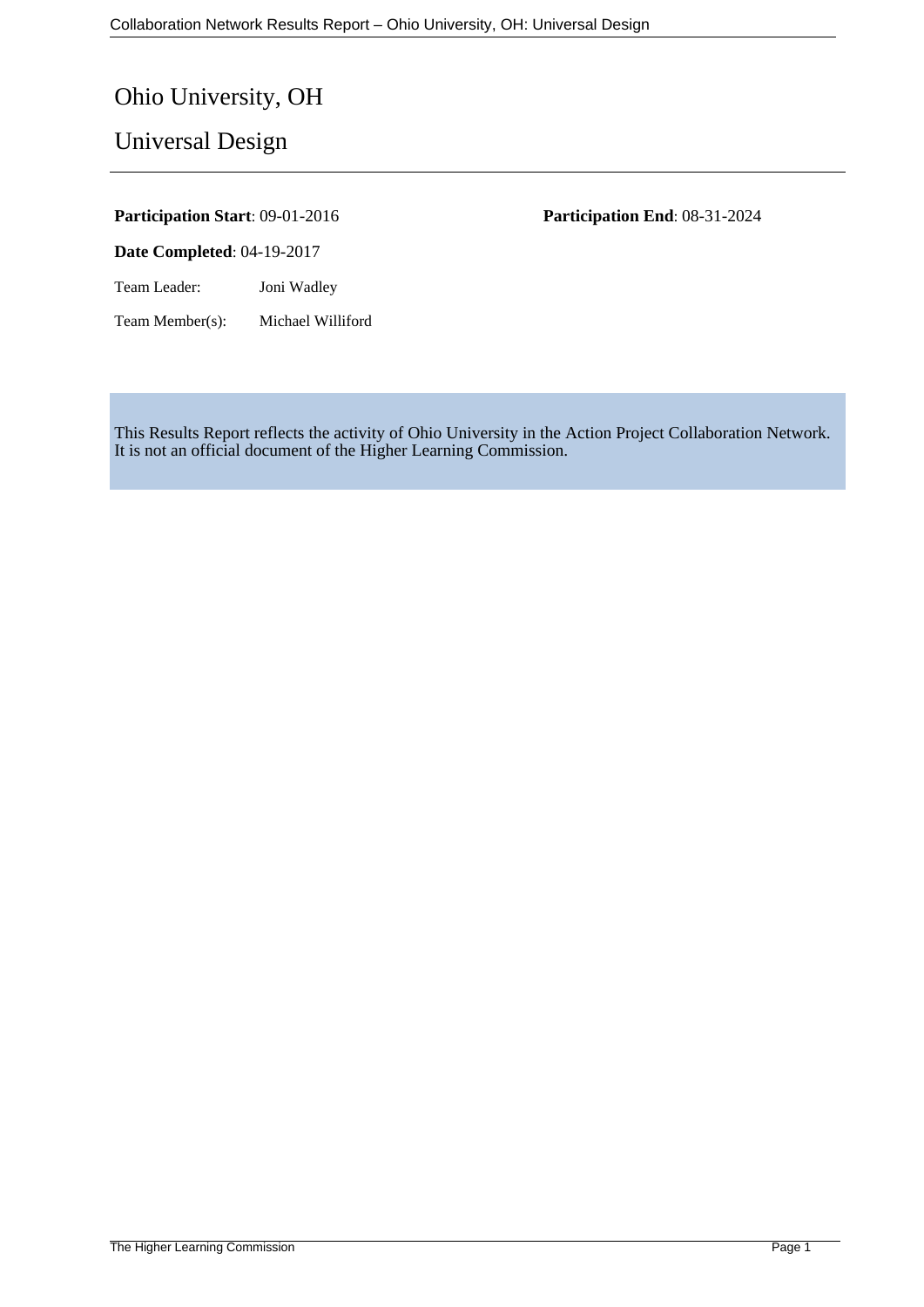## **Declaration**

#### **Q:**

#### **Briefly describe the project in less than 100 words. Be sure to identify the key organizational areas (departments, programs, divisions, units, etc.) and key organizational processes that this action project will affect, change, and/or improve.**

**A:** The project w ill identify 6-8 courses in which the faculty are willing to redesign the course in accordance with the principles of Universal Design. The faculty w ill be provided training and mentorship in the area of Universal Design in order to redesign their courses. The Universally Designed courses would be expected to improve the learning experience and achievement of learning objectives for a broad spectrum of students. Additionally, there should be a reduction in the need for instructors to make arrangements for individual accommodations in these courses.

#### **Q:**

**Describe your institution's reasons for initiating this action project now and how long it should take to complete it. Why are this project and its goals high among your institution's current priorities? Also, explain how this project relates to any strategic initiatives or challenges described in the institution's recent or soon-to-be submitted Systems Portfolio.**

**A:** Currently, there is an institutional priority in creating an accessible and inclusive campus with regard to people with disabilities. Additionally, the numbers of students with disabilities has greatly increased over the past few years. Universal Design in instruction is proposed to create greater access for students with a range of abilities and reduce the need for individual accommodation. While UD emerged from a vantage point of creating inclusion for students with disabilities, it has been found to increase access to the curriculum for students without disabilities who may have a broad range of learning styles and individual strengths and weaknesses.

#### **Q:**

**List the project goals, milestones, and deliverables along with corresponding metrics, due dates, and other measures for assessing the progress toward each goal. Be sure to include when you anticipate submitting the project for formal reviews.**

**A:** The first major milestone for this project w ill be faculty participation in Universal Design for Learning (UDL) training. Following training faculty w ill be asked to complete a survey regarding the quality of the training, the delivery method, and the applicability to college teaching. This w ill allow us to assess the perceived quality and effectiveness of the training for university faculty. The second milestone w ill be the faculty redesign of courses and participation in a learning community. These milestones w ill occur in parallel as the learning community w ill be facilitated specifically to support faculty in addressing challenges and receive peer feedback regarding

the implementation of UDL in their courses. During this period faculty w ill be asked to submit course syllabi that follow s UDL standards as w ell as a sample lesson with a completed planning chart. The concluding session of the learning community w ill be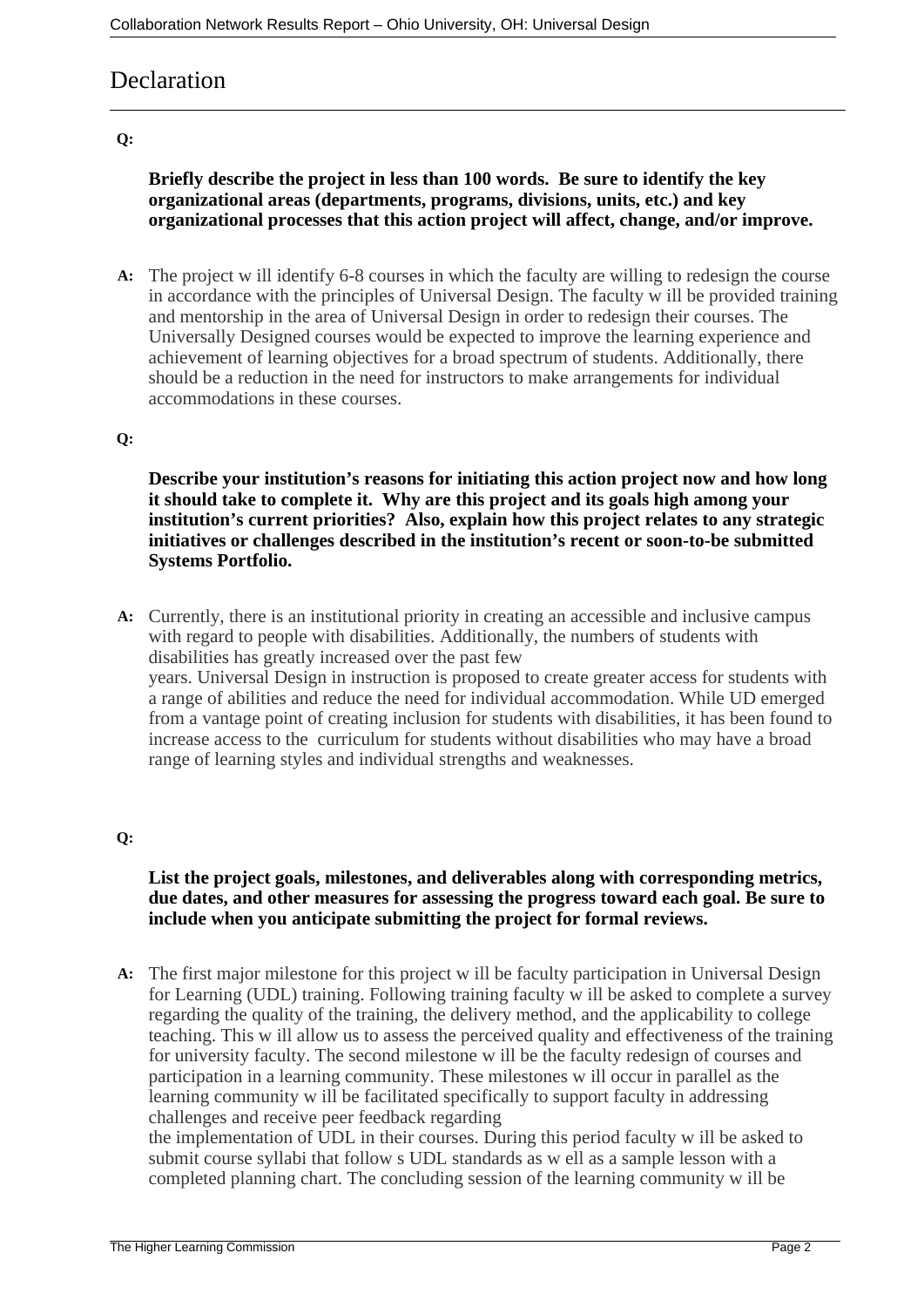designed to allow faculty to offer feedback about the effectiveness of the learning community in supporting their implementation of UDL and course redesign. Feedback w ill be used to assess the effectiveness of the method as w ell as to increase the effectiveness of learning communities in the future. The final milestone w ill be the instruction of the redesigned course. At the conclusion of the project faculty w ill be invited to reconvene to discuss their experience in teaching using UDL and make recommendations for further implementation at Ohio University.

Student achievement outcomes w ill be measured primarily as the overall rate of students earning D's, F's, or W's in a given course. Grades of students enrolled in the UDL designed course w ill be compared to the grades of students w ho last took the class from the same faculty member prior to the implementation of UDL. While there are some limitations in drawing strong conclusions through this comparison, w e seek an indication that UDL may be connected to few er students failing to complete the course with a satisfactory grade to determine whether or not more widespread implementation and study of UDL may be warranted. Grade comparisons w ill be made at the conclusion of the project.

Similarly, the impact of UDL in reducing the need for individual accommodations for students with disabilities w ill be assessed through case comparison. Records of accommodation requests from the previous offerings w ill be compared the current course. It is expected that numbers of students with disabilities w ill be small so quantitative comparisons w ill not be possible, but case review will offer the opportunity to note trends in accommodations that may be less necessary in a UDL environment. Such data w ill be used in determining possible benefits of future expansion of UDL implementation.

#### **Q:**

#### **Describe how various members of the learning community will participate in this action project. Show the breadth of involvement by individuals and groups over the project's duration.**

**A:** The Universal Design in General Education Curriculum project will impact the instructional design and delivery several courses in different academic units. The faculty instructing these courses will be provided training on the principles of Universal Design and offered consultative support to create classes that intentionally aim to teach and access a broad spectrum of abilities and learning styles.

Student Accessibility Services will be the office primarily responsible for the project. The project will also directly include 6-8 faculty from various departments.

#### **Q:**

#### **Describe how the institution will monitor project progress/success during, and at the completion of this project. Be sure to specifically state the measures that will be evaluated and when.**

**A:** Spring 2016: Faculty participants have been identified as well as identifying a qualified external consultant to provide training

Summer 2016: Faculty will receive UDL training from external consultant and participate in faculty learning community to support their redesign of course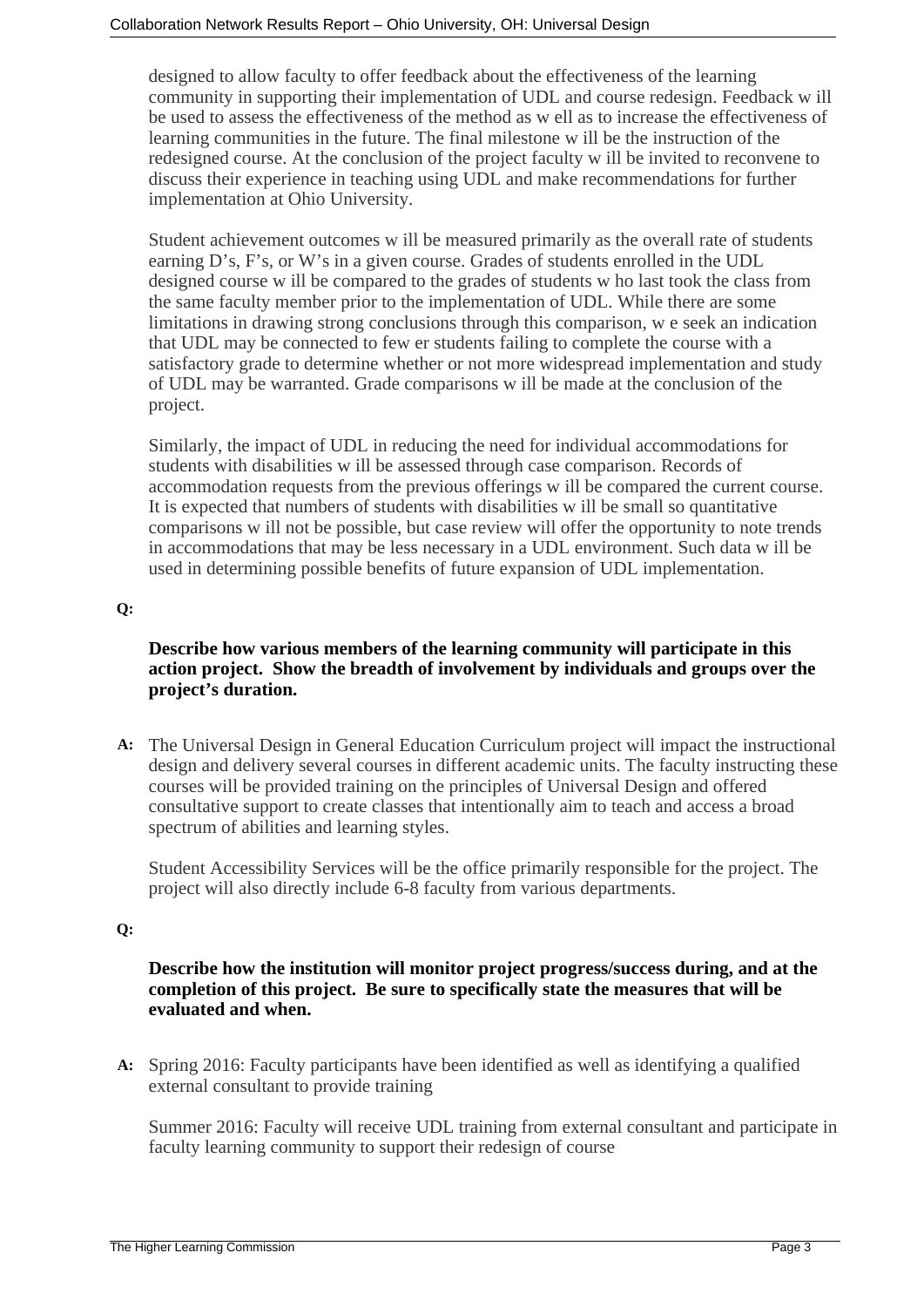Fall 2016: Faculty teach Universally Designed courses and project concludes

**Q:**

#### **Describe the challenges that may be encountered in successfully completing the project or for institutionalizing the learning from the project's goals.**

**A:** During the previous timeline there was a barrier presented by insufficient faculty response among those who would be teaching the re-designed course in the target semester and had also taught the course recently enough to have comparison data. This resulted in the project not meeting the completion target. The project is now on track for completion in the fall 2016 term as sufficient interested faculty are scheduled to teach courses they have identified for re-design.

**Q:**

#### **Provide any additional information that the institution wishes reviewers to understand regarding this Action Project.**

**A:** Presently there are potential participants from media arts and studies, engineering, nursing, teacher education, management information systems, linguistics, recreation, exercise physiology, modern languages, and restaurant and hotel management. There are twelve to fifteen faculty w ho will participate in the training and intend to redesign their courses, but it is expected that some may not complete the project. If the project meets the anticipated goals, the student evaluation feedback should be significantly more positive in the Universally Designed courses as well as seeing an improvement in the overall grades in the courses and a reduction of the number of students receiving below a C and potentially retaking the course later to improve their grade.

Faculty should be able to report greater achievement of student learning objectives. Additionally, there should be a reduction in the need for instructors to make arrangements for individual accommodations in these courses.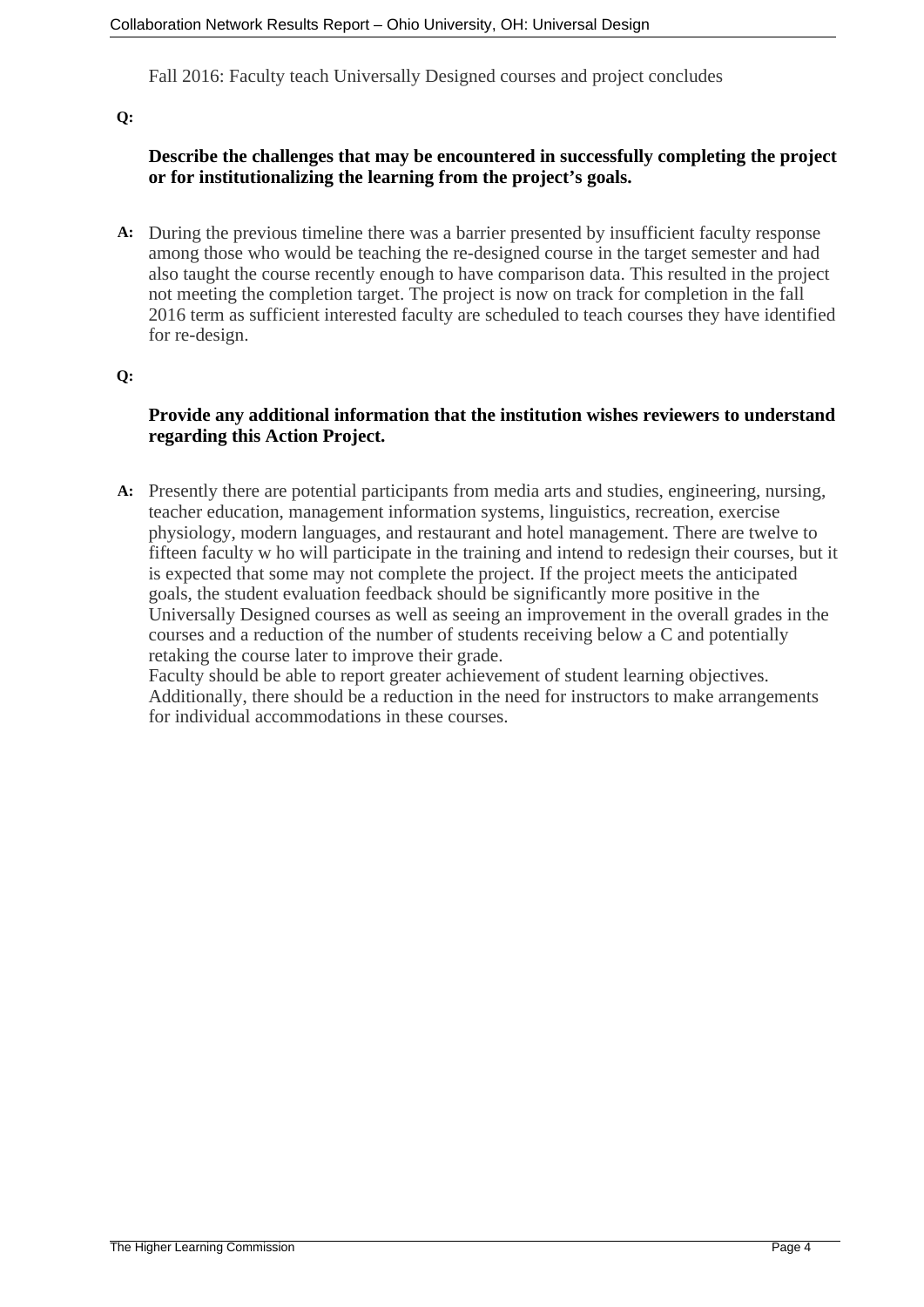## Concluding Report

#### **Q:**

#### **What is the primary reason for closing this project?**

**A:** This project was proposed as a way to pilot the application of, and support for, Universal Design for Learning (UDL) at Ohio University. The pilot phase has been completed and we are now working to apply our learning. There is now sufficient support for UDL within our Office of Instructional Innovations as well as our faculty participants to sustain, support and expand UDL.

#### **Q:**

#### **What aspects of this project would you categorize as successful?**

**A:** Overall the creation of a network of advocates who can assist in developing faculty buy-in and guiding the manner in which UDL is expanded and discussed on our campus is the most valuable outcome. The qualitative data received from individual faculty participants, particularly recommendations on how to generate interest and commitment from other faculty was an important part of the pilot phase. Additionally, having a small group of faculty who can speak to their specific experience with UDL and the benefits they have identified. Four of the project participants were department chairs or course coordinators, and therefore, have a greater immediate sphere of influence as they develop the course curriculum and/or provide training and resources to those who teach their courses. Another success was the inclusion of several instructional designers who are now positioned to work within their unit to embed UDL in their processes as they support faculty in course design.

#### **Q:**

#### **What aspects of this project would you categorize as less than successful?**

**A:** The less successful part of this project was the lack of connection between the implementation of UDL and the more easily measured outcomes of grades. It is possible that a connection does exist, but other factors may have mitigated the effects. Similarly, there was not as strong of a connection between UDL and a reduction in the need for accommodations for students with disabilities as was anticipated.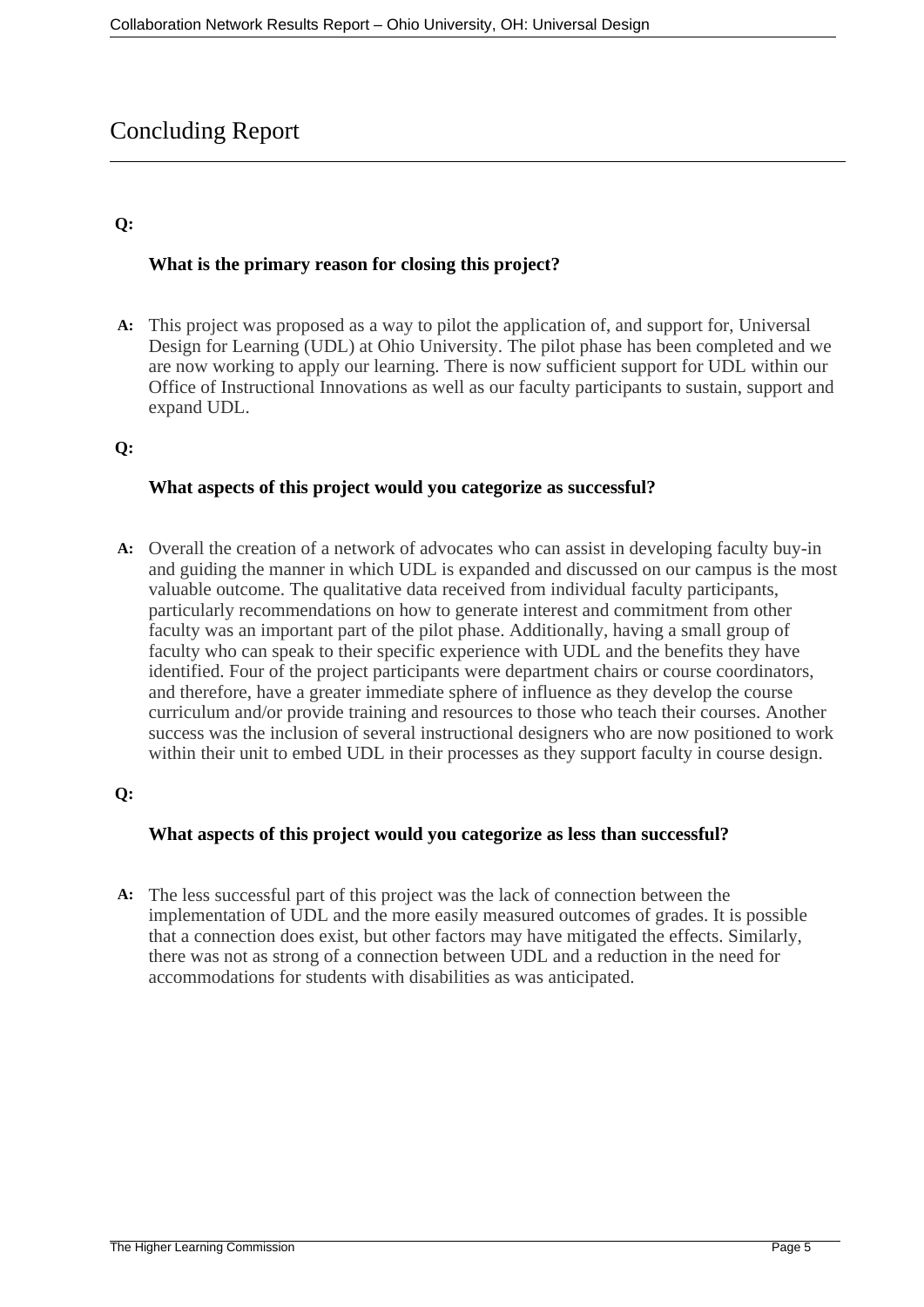# Concluding Review

#### **Q:**

#### **Do you have any final thoughts or feedback for this institution in regards to this project? Enter N/A if not applicable.**

**A:** Good work! The Institution created a pilot and is now working to ensure it learns from the pilot before taking the project to scale.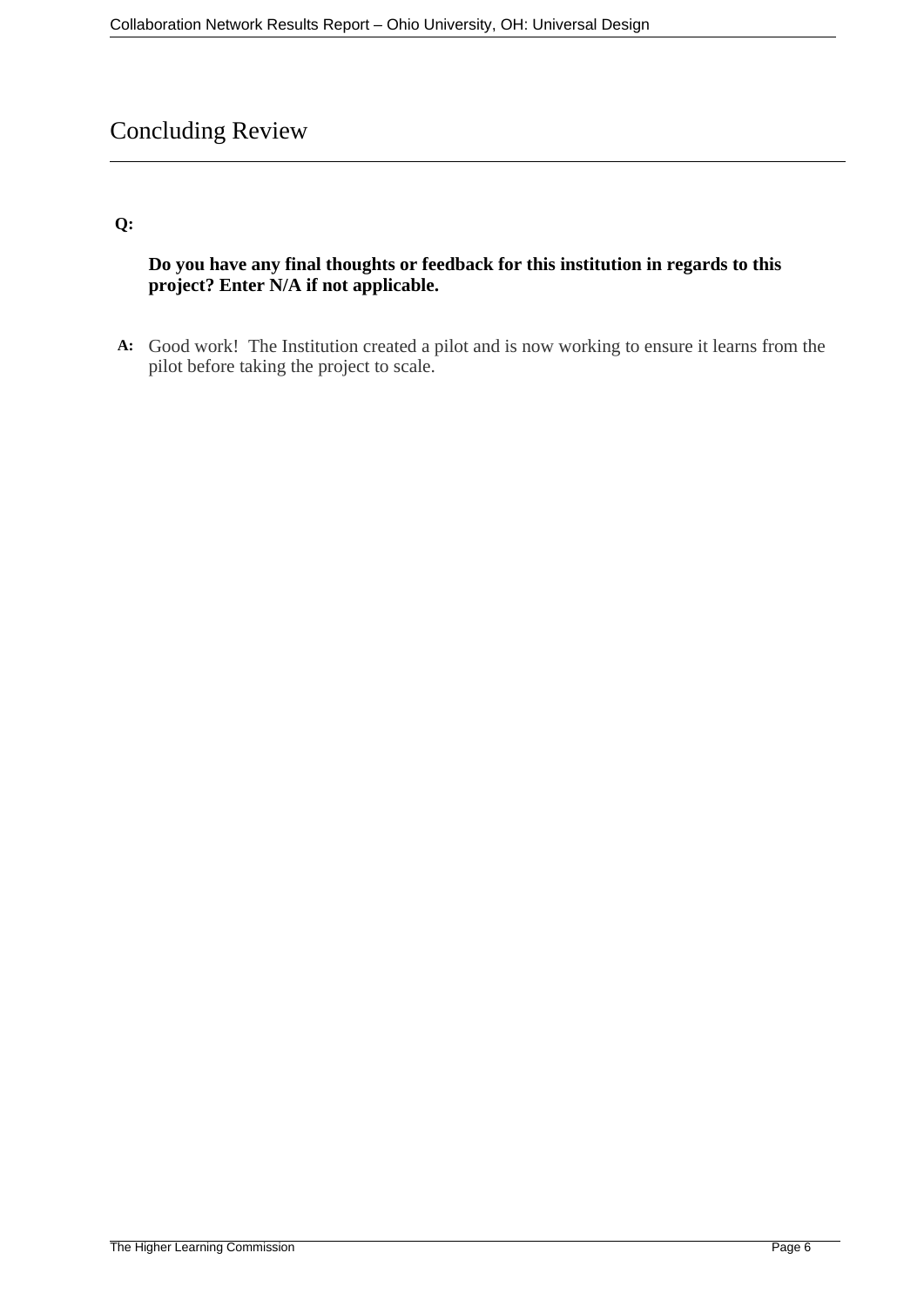## Project: Universal Design

## Version 2.0 - Project

#### **Q:**

#### **What is the current status of your project?**

#### **A:** Completed

#### **Q:**

**Please indicate the original project start date, original project end date, and anticipated completion date if project is not completed. Please list dates on separate lines.**

**A:** Original Start Date: July 1, 2015

Original End Date: June 30, 2016

Revised/Actual End Date: December 31, 2016

#### **Q:**

#### **Briefly describe the current status of the project. Explain how this project relates to any strategic initiatives or challenges described in the institution's most recent or soon-to-be submitted systems portfolio, if applicable.**

**A:** Although the project has now reached completion, faculty participants and project coordinator continue to further examine data and identify ways to extend and expand the utilization of Universal Design Learning (UDL) to assist the University in fulfilling its mission.

Preceding the project there had been several years of increases in the numbers of students with disabilities enrolling at the institution. At the time the project was proposed there was an institutional priority to work proactively toward an inclusive and accessible community. This institutional priority remains true at this time.

#### **Q:**

#### **List the project goals as stated in the original project declaration along with the metrics/measures for assessing the progress for each goal.**

**A:** Stated Goals: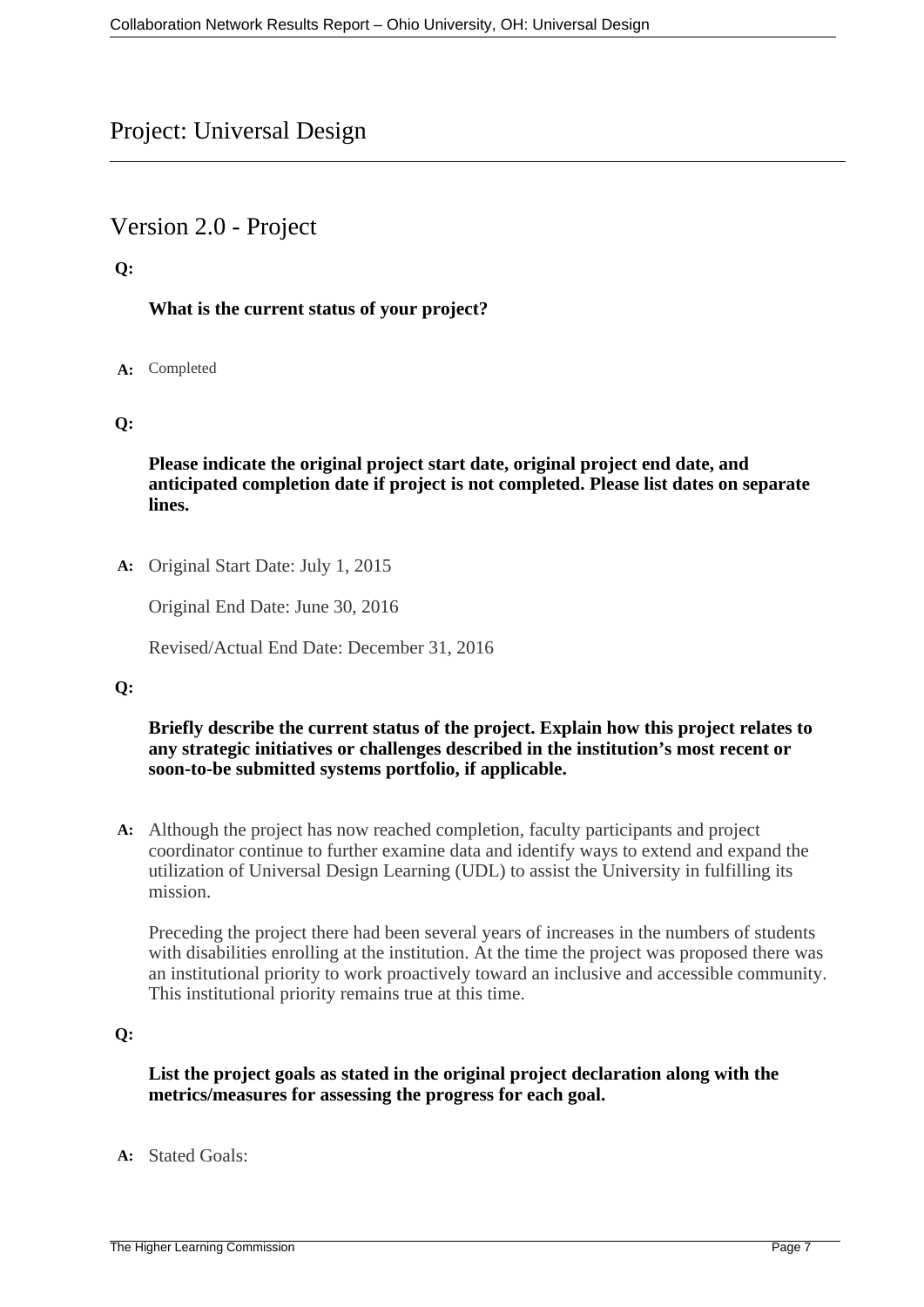1. The project will identify 6-8 large lecture style courses (125 or more students in a single section) in which the faculty are willing to redesign the course in accordance with the principles of Universal Design.

• There were a total of 7 faculty/instructors who participated although only 4 of 7 had large courses.

2. The faculty will be provided training and mentorship in the area of Universal Design in order to redesign their courses.

Faculty attended a one-day workshop facilitated on campus by a faculty trainer from the CAST Institute. Faculty had access to the trainer in following weeks for questions and also access to resources provided and developed during the training. Faculty also participated in a Faculty Learning Community after training through the conclusion of the project.

3. The universally designed courses would be expected to improve the learning experience and achievement of learning objectives for a broad spectrum of students.

• Qualitative feedback from faculty participants indicated that, overall, students were more engaged and connected to the curriculum when they used UDL. Additionally, most faculty articulated a greater confidence that learning which occurred when using UDL resulted in a deeper understanding of, and connection to, the material.

#### Expected Outcomes:

- 1. Reduction in the need for instructors to make arrangements for individual accommodations in these courses is anticipated.
- While it is difficult, at best, to assess this quantitatively several examples support the idea that UDL may reduce the need for individual accommodations depending upon the extent to which it is implemented. The most common accommodations among students with disabilities presently are test taking (extended test time and a reduced distraction location) and notetaking assistance. One course was designed so that students would not need to take notes and a few weeks in to the semester one student cancelled their request for note taking assistance because there was no need. Similarly, in one course the instructor designed the course such that no in-class tests would be given if students actively participated each week to demonstrate their content mastery – ultimately no in-class tests were given.

2. If the project meets the anticipated goals, the student evaluation feedback should be significantly more positive in the Universally Designed courses as well as seeing an improvement in the overall grades in the courses and a reduction of the number of students receiving below a C and potentially retaking the course later to improve their grade.

- There were not significant differences between the distribution of grades from the prior semester and the semester in which UDL was utilized. Overall faculty did receive more positive student feedback about engagement in the course although, in some instances, they also noted what they perceived to be a high level of work in the course.
- 3. Faculty should be able to report greater achievement of student learning objectives.
	- Overall faculty reported feeling that students exhibited a greater mastery of the course material and that the learning was more internalized.

#### **Q:**

**Describe what has been accomplished with this project over the past year, specifically referring to quantifiable results that show progress. You may need to include a discussion clarifying how the original goals and anticipated outcomes may have shifted during the year.**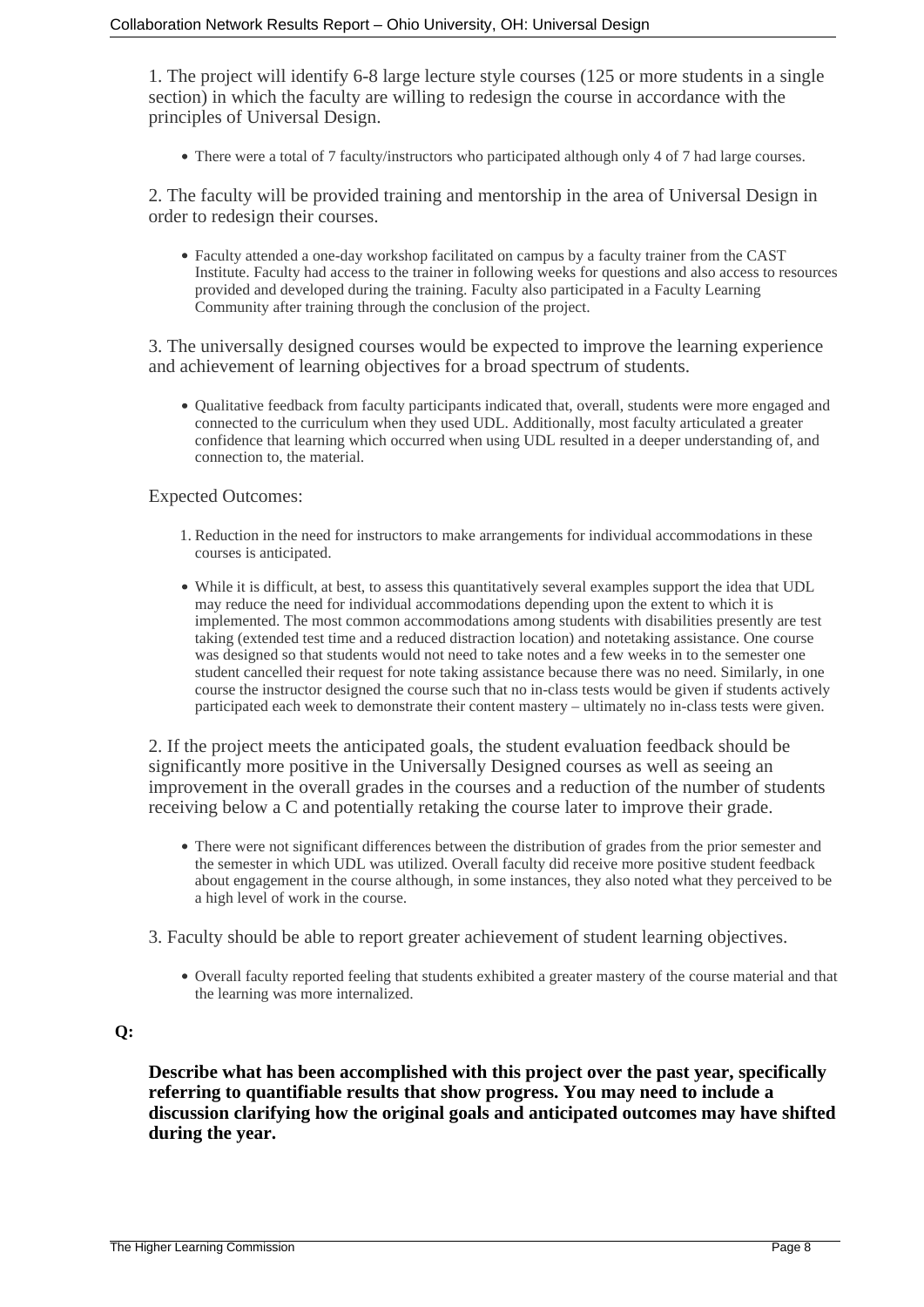**A:** Due to the fact that this project sought to identify faculty teaching a broad range of subjects and relied on faculty willingness to participate, the project goal shifted away from a focus on large lecture courses in the general education curriculum. Instead, the project accepted interested faculty regardless of the historic enrollment in their course.

During the past year, the call for interested faculty was released and a list of 15 interested faculty was generated. Since the project was designed for a faculty group of 6-8, the final participant list was driven, in part, based on the availability of faculty to participate in training as well as continued interest. All 15 faculty were contacted in Late March to determine their continued interest at which 3 faculty declined based on other projects that had begun to move forward and one never responded. Of the remaining 11 faculty, 8 were invited to participate in the project. Selections were made based on having representation from different academic colleges and subjects as well as their identified reasons for wanting to participate in the project. Ultimately, 6 of the 8 faculty indicated availability to attend a full day training. On the day of the training, one faculty member contacted the coordinator to drop-out from the project due to time constraints.

Training took place on May 25, 2017 and included a total of 13 participants including the 5 selected faculty, the project coordinator, 2 course coordinators from University College, and 5 Instructional Designers. During the course of the training, the 2 course coordinators were offered the opportunity to participate in the project by implementing aspects of UDL in the courses they individually instruct, bringing the total number of participants to 7.

Following training, project participants had access to support from the trainer, an online resource collection developed as part of the training, and access to the instructional designers. Additionally, participants had access to each other informally as well as through formal Faculty Learning Community (FLC) meetings. FLC meetings in the summer focused on supporting each other to identify specific elements of their course they wished to revise or new elements they wished to introduce as well as supporting each other in the implementation. FLC meetings during the fall semester focused on sharing their teaching experiences and challenges with UDL while instructing the course. The project concluded with a final FLC meeting at the end of the semester that functioned as a focus group to capture participant ideas about how UDL could be advanced within the institution as well as identifying considerations that need to be made as UDL is expanded.

Due to the strong interest of participants to share their experience with other faculty, during the Fall 2016 semester faculty submitted a plan for UDL expansion to the institution's Academic Innovation Accelerator for consideration.

#### **Q:**

#### **Describe how various members of the learning community have participated in this action project. Show the breadth of involvement by individuals and groups over the project's duration, particularly during the past year.**

**A:** During the past year the direct project participants have represented 6 separate academic departments in 6 separate academic colleges. While others within their departments have not been directly involved in the project, participants reported engaging in conversation with colleagues about the project and the potential of integrating UDL into their curriculum. In one instance the faculty participant co-taught one class with another faculty with whom he had to discuss UDL and garner the support of the co-teacher. Similarly, three participants also serve in the role of course coordinator which afforded them the opportunity to infuse elements of UDL into the curriculum they establish as well as the training provided to course instructors. Specifically, two hours of training regarding UDL was added to the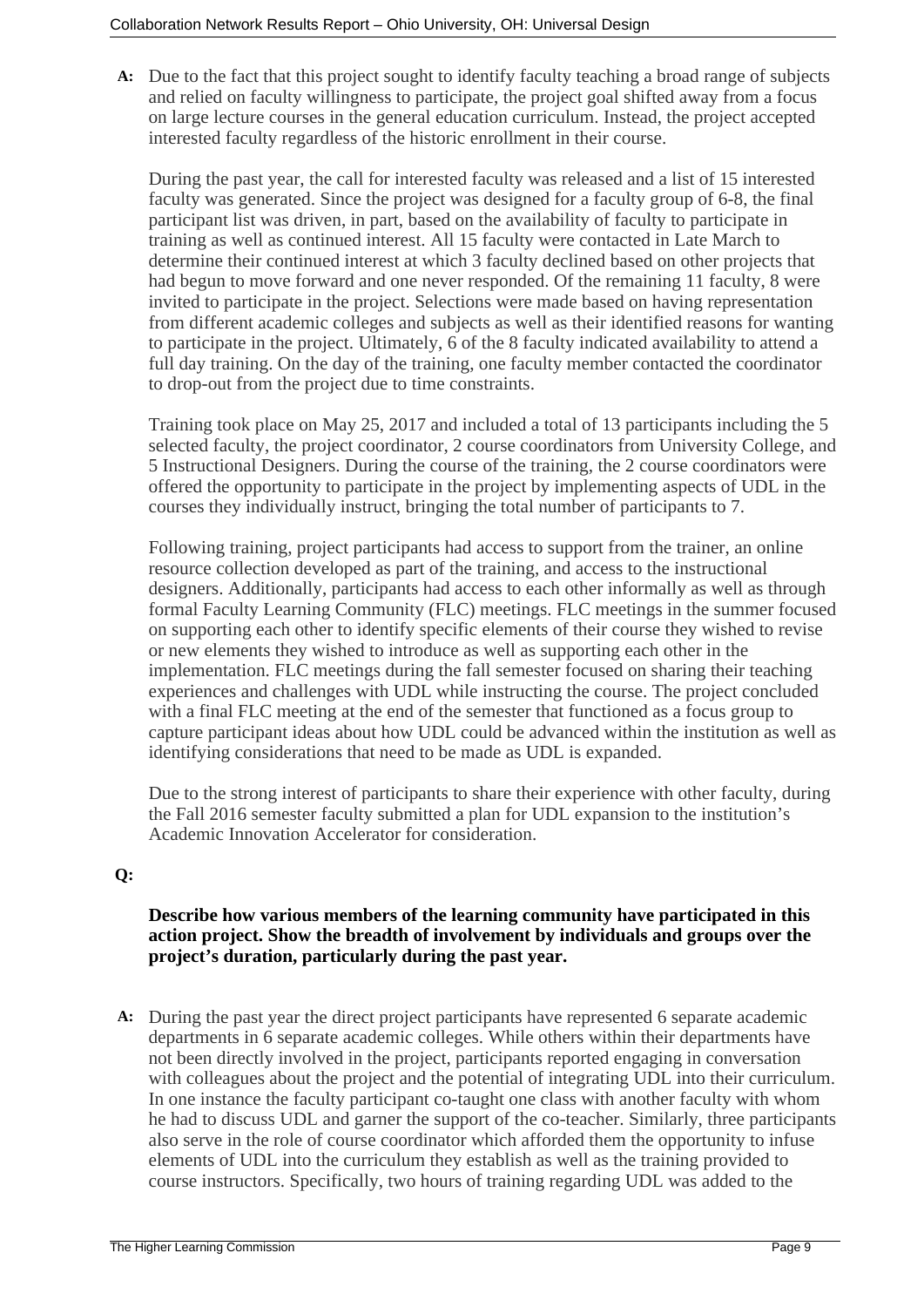teacher assistant training for COMS 1030 as well as curricular alterations. Additionally, the UC 1000 and UC 1100 course coordinators altered their training delivered to 225 participants to include elements of UDL and made alteration to course materials made available for instructors to use in the instruction of their individual course. UC 1000 course instructors are a combination of staff and graduate students while UC 1100 instructors are faculty within a specific academic discipline.

In addition to faculty connections, there were 5 instructional designers who support faculty in 5 different academic colleges and attended training. The instructional designers were then able to utilize their knowledge to encourage faculty to infuse elements of UDL into their course as part of good instructional design. Rather than presenting UDL as a specific approach to teaching, instructional designers have been able to present approaches from UDL as a compliment to a faculty member's pedagogical approach to increase student engagement and access to the curriculum. The project also led to the opportunity to have conversations with the Senior Vice Provost for Instructional Innovation about the value of UDL and how it may be supported by areas within the Office of Instructional Innovation beyond being embedded into the practice of instructional designers.

#### **Q:**

**Describe the effect that this project has had on the institution, students, and others in the learning community. What has the institution learned that can be identified as a good practice to use in other aspects of its quality work or from which other institutions might benefit?**

**A:** One of the main impacts of this project was to create a small core group of faculty advocates who have intentional training and direct experience with UDL in a classroom at Ohio University. Faculty participants indicated strong interest in advocating for UDL within their academic colleges based on their personal experience. Overall, faculty participants indicated that they perceived students to be more engaged and active in the learning process and, in many cases, perceived that students had internalized their learning more significantly than in their prior experience. The faculty participants all reported an enthusiasm for teaching that was renewed or strengthened by their experience with UDL. Overall, the conclusions faculty participants reached during this project were that UDL brings a significant "value added" to teaching and learning at Ohio University, that UDL can be easily introduced in partnership with other pedagogical approaches already utilized, and that elements of UDL can be infused over time so that it is not overwhelming for faculty. These conclusions will prove valuable as we seek to expand UDL on our campus and create intentional messages for faculty to generate interest and commitment to UDL.

#### **Q:**

#### **Describe the anticipated challenges that may be encountered in successfully completing the project or for institutionalizing the learning from the project's goals.**

**A:** The primary challenge to fully institutionalizing the knowledge gained from this project is the faculty discretion in approach to teaching. Individual faculty cannot be compelled to implement a specific pedagogical approach. However, significant efforts can be made to assist faculty in understanding the value of UDL and support those who choose to infuse concepts of UDL into their teaching.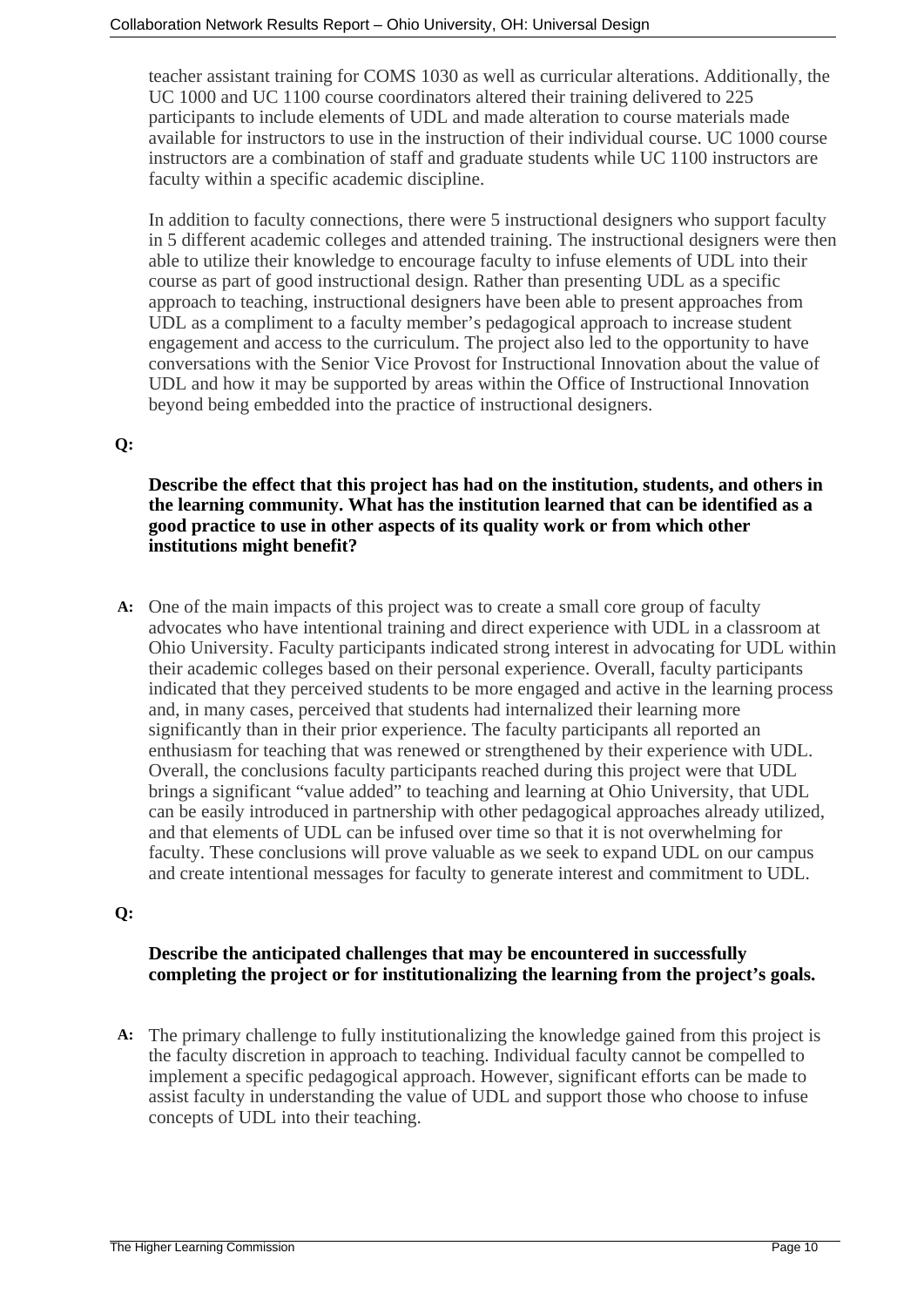A secondary challenge raised by faculty participants is the perception that UDL is teaching about students with disabilities. During the final focus group, participants strongly recommended that the institution give careful consideration to crafting a message about UDL as supporting student engagement in the curriculum to establish UDL as good teaching practice for all students. This also requires the advancement of UDL to be separated from Student Accessibility Services and centralized with other institutional support regarding teaching and learning.

#### **Q:**

**In light of the project goals, current circumstances, institutional learning from this project, and anticipated barriers to success, list the next steps to be taken over the course of the next 12 - 24 months in order to complete or institutionalize the results of this action project. Provide a timeline for completing each next step.**

- A: The project coordinator will meet with the instructional design supervisor to review their processes to assure UDL is embedded within both their production processes as well as their services to support faculty in curriculum design and delivery. March 2017
	- Present a session on UDL at the Spotlight on Learning Conference to provide internal professional development for faculty. April 2017
	- Develop a communication campaign regarding UDL with the intent of garnering interest to then offer training and support to interested faculty. Summer 2017
	- Develop a "tool kit" that may serve as a resource for faculty interested in utilizing UDL. Summer 2017
	- Infuse UDL into the reflective teaching practices course facilitated by the Center for Teaching and Learning. (Summer 2017)
	- Offer information regarding UDL at new faculty orientation. August 2017
	- Offer a general training for faculty on UDL. (One faculty participant sought the support of her college to become a UDL trainer and completed training in October 2016). Fall 2017
	- Facilitate faculty learning communities within each academic unit that are led by faculty participants from this project. Ongoing academic year 2017-2018
	- Identify internal opportunities within each academic college to provide training to faculty or facilitate faculty discussion regarding UDL (i.e. College of Business pedagogical trainings, Russ College Engineering Fundamentals team). Various times academic year 2017-2018

#### **Q:**

#### **Provide any additional information, inquiries, or concerns that the institution wishes reviewers to understand regarding this Action Project. Enter N/A if not applicable.**

**A:** At the time this project was proposed the institutional support to faculty regarding teaching and learning was more diffuse and there was not a Senior Vice Provost for Instructional Innovation. The project coordinator has had meetings with the Senior Vice Provost for Instructional Innovation who is committed to supporting UDL through multiple avenues. It is expected that, due to the introduction of the VP position and the restructuring of our resources to support faculty, future progress around expanding UDL will continue and be more easily advanced than under the direction of Student Accessibility Services.

## Version 2.0 - Update

#### **Q:**

#### **I certify that this project is ready for review.**

**A:** I agree.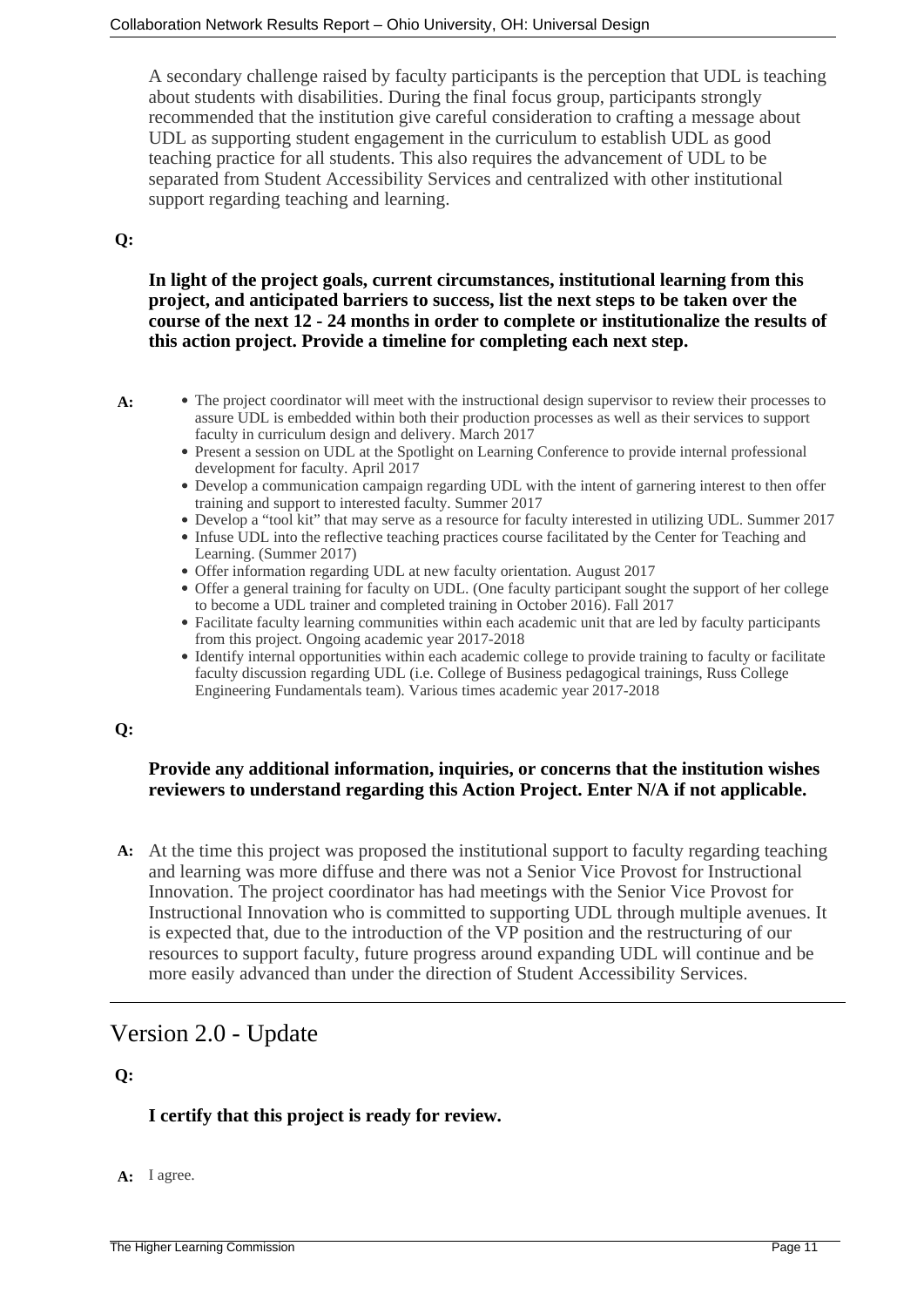## Version 2.0 - Review

#### **Q:**

**Please comment on anything that is omitted or incomplete in the project status, dates and summary field. Enter N/A if not applicable.**

#### **A:** NA

#### **Q:**

#### **Check for accuracy and completeness against the original Project Declaration. Are the right metrics or measures included for each goal? If not, what revisions to the metrics/measures would you suggest that the institution consider?**

**A:** Ohio University's project update and the declaration demonstrated congruency in measures. Each lists stated goals as a target number of faculty to participate, training and mentorship to support the faculty role, and select courses to be redesigned to incorporate Universal Design Learning (UDL). These goals were realized through completion of the Action project.

#### **Q:**

**Has the institution acted in meaningful ways to pursue project success, making progress as anticipated in the original project declaration? If meaningful progress or project success has not been achieved, has the institution made appropriate revisions to the goals or anticipated outcomes for this project? • Are descriptions of resources, organization, concrete results, and reaching milestones included? • Make a statement of global judgment. (i.e. "The institution is making [excellent/good/satisfactory/ acceptable/slow/ casual/no] progress in this action project.").**

**A:** The University noted an increase in students with disabilities and through this project created goals, action steps and a timeline that required a vigorous pace. Ohio University made very good progress to accomplish the action steps in a 1.5 year period. The timeline was extended 6 months to coincide with course offerings. Expected outcomes of the project were discussed in the update and noted to be met. The outcomes suggested that students needed less individualized accommodations, faculty perceived students to have more class engagement and course mastery,and students provided positive feedback. The University noted that there was no identifiable difference in course grades.

#### **Q:**

**Are the appropriate people involved sufficiently for the nature and scope of the project?**

**• Is there sufficient breadth of involvement?**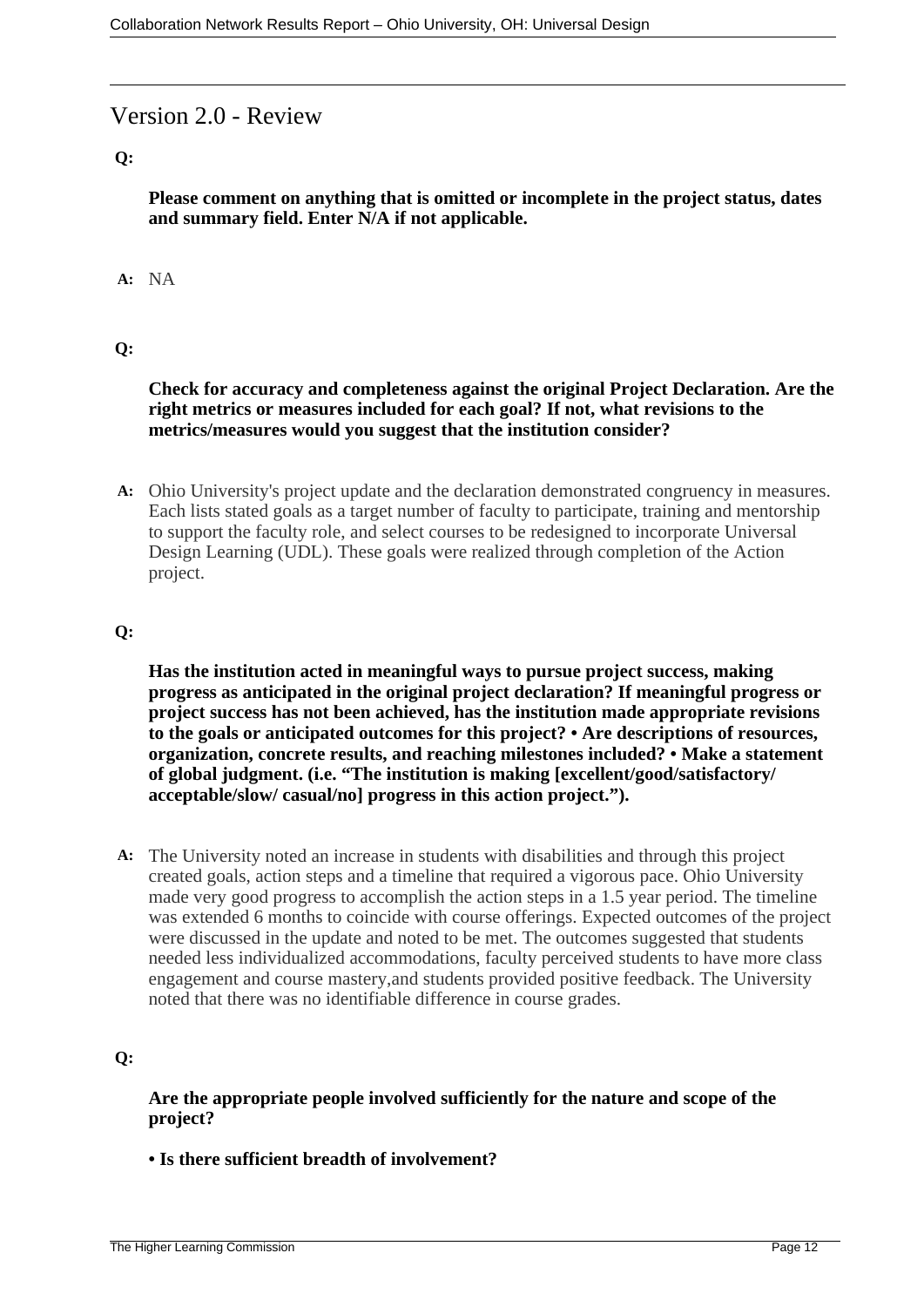#### **• Are the right people involved? • Emphasize the roles of those who can enhance the impact, success, or effectiveness of the project.**

#### **• Tactfully call attention to any people that appear to have been omitted or bypassed.**

**A:** Faculty representatives from six depatments from across campus participated as did instructional designers. Although this project was not broadly applied, it served the prupose to pilot UDL processes in this large University setting. With three of the faculty participants being course leaders, they may have greater influence on expansion of the UDL approach. Additionally the University noted that the curriculum for teacher assistant training added UDL training into select courses. Instructional Designers that participated in the project have advocated for use of UDL as an adjunct to the faculty's pedagogy. Expansion of courses using the UDL approach and faculty training will be next steps that are well detailed in the update. As wisely noted, faculty advocates are important to gaining buy-in and the use of learning communities led by the advocates can spread enthusiasm for the UDL approach.

#### **Q:**

#### **Does the institution show evidence of learning from what it did well?**

- **Acknowledge any practice that could be replicated internally in future projects.**
- **Encourage the sharing of best practices with other institutions.**
- **A:** In completing this project, the University has demonstrated Principles of High Performing Institutions through investing in processes that improve student learning, respect for people with disabilities and foresight in using an innovative approach. Learning that the University reported was that the UDL approach was value-added and can be slowly infused. Creating a participant group that included faculty as well as Instrutional Designers proved to be an effective model to effect change through different avenues.

#### **Q:**

**Does the institution have a realistic understanding of what it needs to address in order to achieve progress and, ultimately, project success? Does it assess its internal and external environments, recognizing the potential forces that could hinder success? Is anything overlooked?**

**A:** The University is aware that it will continue to have challenges that include faculty acceptance, framing UDL as a form of student engagement rather than targeted services to students with disabilities, and broadening UDL as not solely under the auspecies of Student Accessibility Services, but in academic course design through support processes of the Senior Vice Provost for Instructional Innovation, as the project team noted.

### **Q:**

#### **Does the institution understand the current status of its project and know how it intends to pursue project success?**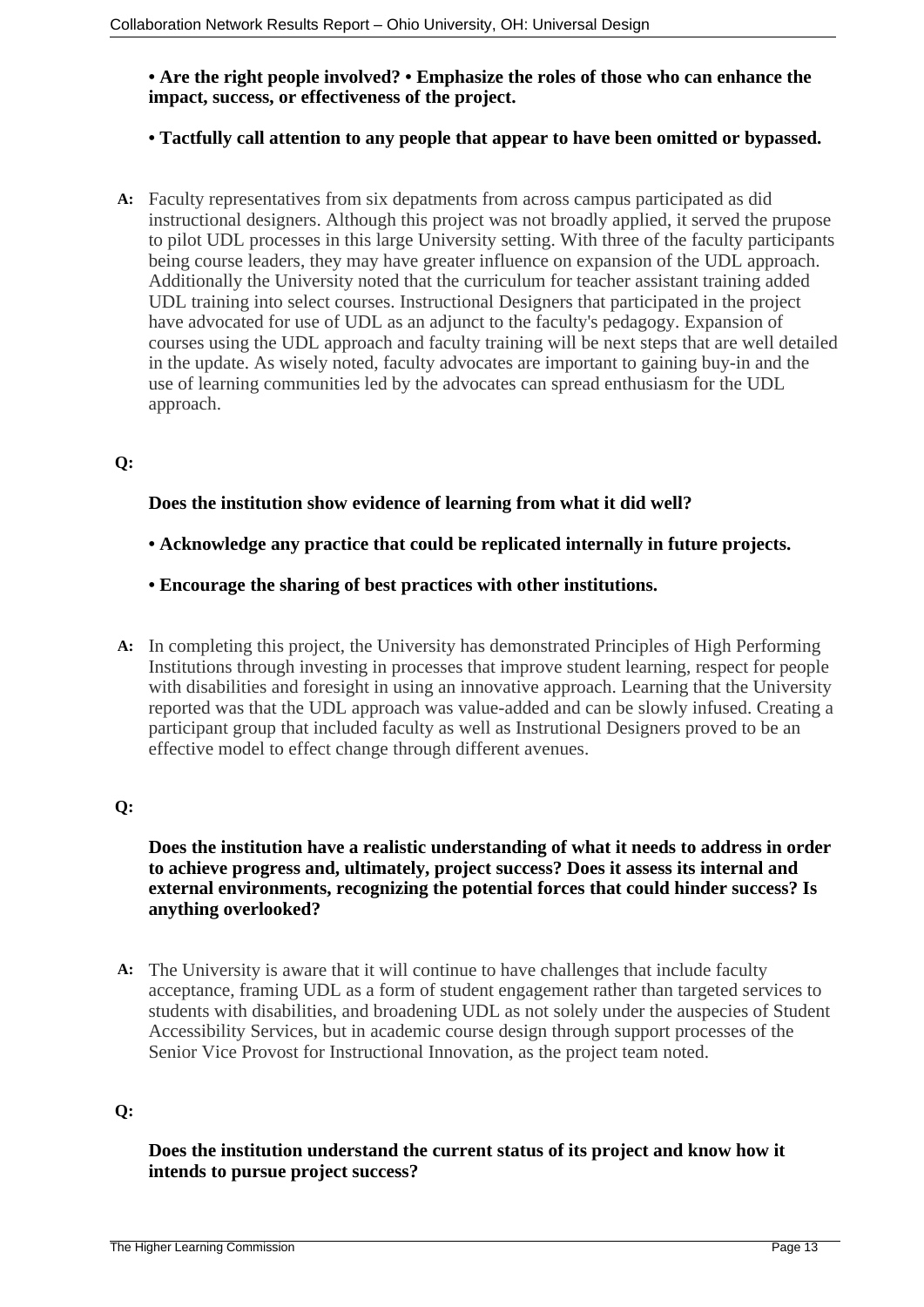**A:** The University has a good understanding of next steps to institutionalize the use of UDL in a list of steps with timelines for the next academic year. This project has completed and sets the baseline for moving forward.

#### **Q:**

#### **Overall, does the institution demonstrate a good faith effort in its pursuit of continuous quality improvement through this action project? Is there anything of concern that should be brought to the attention of AQIP via your mentor?**

**A:** This project demonstrates the University's commitment to quality improvment through meeting student needs and managing a challenging change process.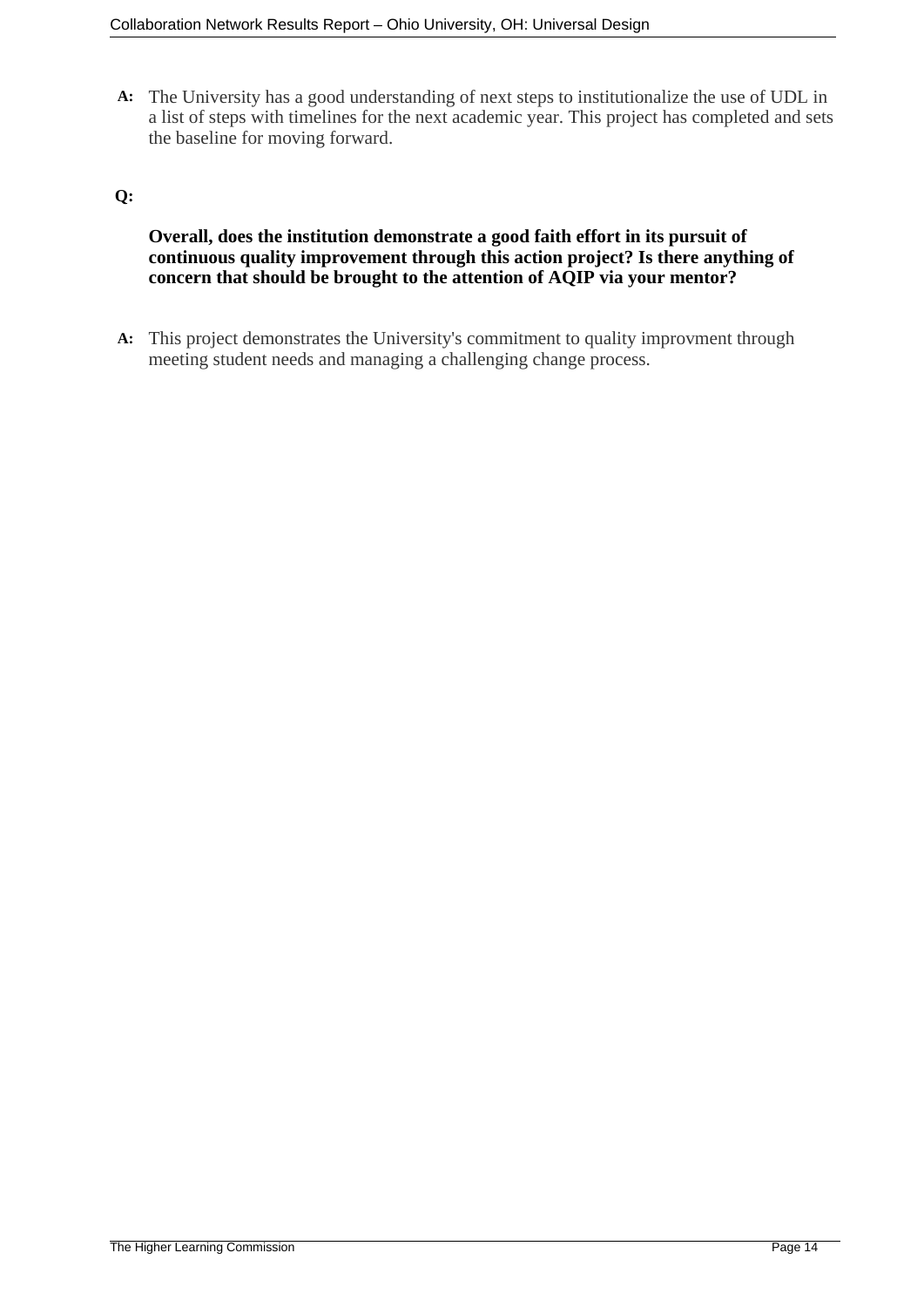## Project: Universal Design

## Version 1.0 - Project

#### **Q:**

#### **What is the current status of your project?**

#### **A:** In-progress

#### **Q:**

**Please indicate the original project start date, original project end date, and anticipated completion date if project is not completed. Please list dates on separate lines.**

**A:** Original start date: 1/1/2016

Original end date: 12/31/2016

Anticipated completion date: 12/31/2016

#### **Q:**

#### **Briefly describe the current status of the project. Explain how this project relates to any strategic initiatives or challenges described in the institution's most recent or soon-to-be submitted systems portfolio, if applicable.**

**A:** Project is in progress. We originally submitted this Action Project in March 2016 and are waiting for an AQIP review.

### **Q:**

#### **List the project goals as stated in the original project declaration along with the metrics/measures for assessing the progress for each goal.**

**A:** The first major milestone for this project w ill be faculty participation in Universal Design for Learning (UDL) training. Following training faculty w ill be asked to complete a survey regarding the quality of the training, the delivery method, and the applicability to college teaching. This w ill allow us to assess the perceived quality and effectiveness of the training for university faculty. The second milestone w ill be the faculty redesign of courses and participation in a learning community. These milestones w ill occur in parallel as the learning community w ill be facilitated specifically to support faculty in addressing challenges and receive peer feedback regarding the implementation of UDL in their courses. During this period faculty w ill be asked to submit course syllabi that follow s UDL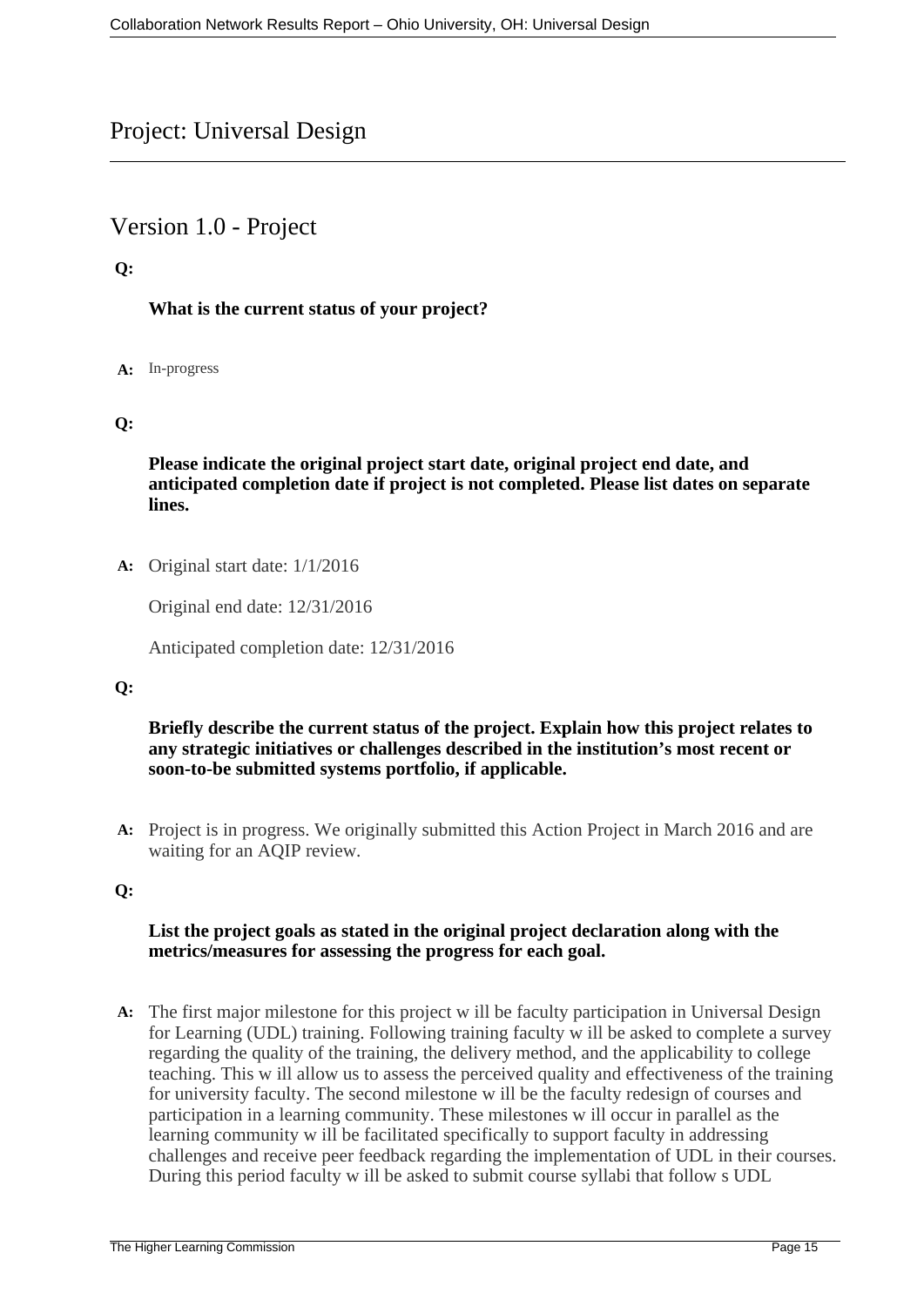standards as w ell as a sample lesson with a completed planning chart. The concluding session of the learning community w ill be designed to allow faculty to offer feedback about the effectiveness of the learning community in supporting their implementation of UDL and course redesign. Feedback w ill be used to assess the effectiveness of the method as w ell as to increase the effectiveness of learning communities in the future. The final milestone w ill be the instruction of the redesigned course. At the conclusion of the project faculty w ill be invited to reconvene to discuss their experience in teaching using UDL and make recommendations for further implementation at Ohio University.

Student achievement outcomes w ill be measured primarily as the overall rate of students earning D's, F's, or W's in a given course. Grades of students enrolled in the UDL designed course w ill be compared to the grades of students w ho last took the class from the same faculty member prior to the implementation of UDL. While there are some limitations in drawing strong conclusions through this comparison, w e seek an indication that UDL may be connected to few er students failing to complete the course with a satisfactory grade to determine whether or not more widespread implementation and study of UDL may be warranted. Grade comparisons w ill be made at the conclusion of the project.

Similarly, the impact of UDL in reducing the need for individual accommodations for students with disabilities w ill be assessed through case comparison. Records of accommodation requests from the previous offerings w ill be compared the current course. It is expected that numbers of students with disabilities w ill be small so quantitative comparisons w ill not be possible, but case review will offer the opportunity to note trends in accommodations that may be less necessary in a UDL environment. Such data w ill be used in determining possible benefits of future expansion of UDL implementation.

#### **Q:**

**Describe what has been accomplished with this project over the past year, specifically referring to quantifiable results that show progress. You may need to include a discussion clarifying how the original goals and anticipated outcomes may have shifted during the year.**

**A:** Project is in progress, and results will not be available until the fall semester concludes.

#### **Q:**

**Describe how various members of the learning community have participated in this action project. Show the breadth of involvement by individuals and groups over the project's duration, particularly during the past year.**

**A:** Please see the original declaration.

#### **Q:**

**Describe the effect that this project has had on the institution, students, and others in the learning community. What has the institution learned that can be identified as a good practice to use in other aspects of its quality work or from which other institutions might benefit?**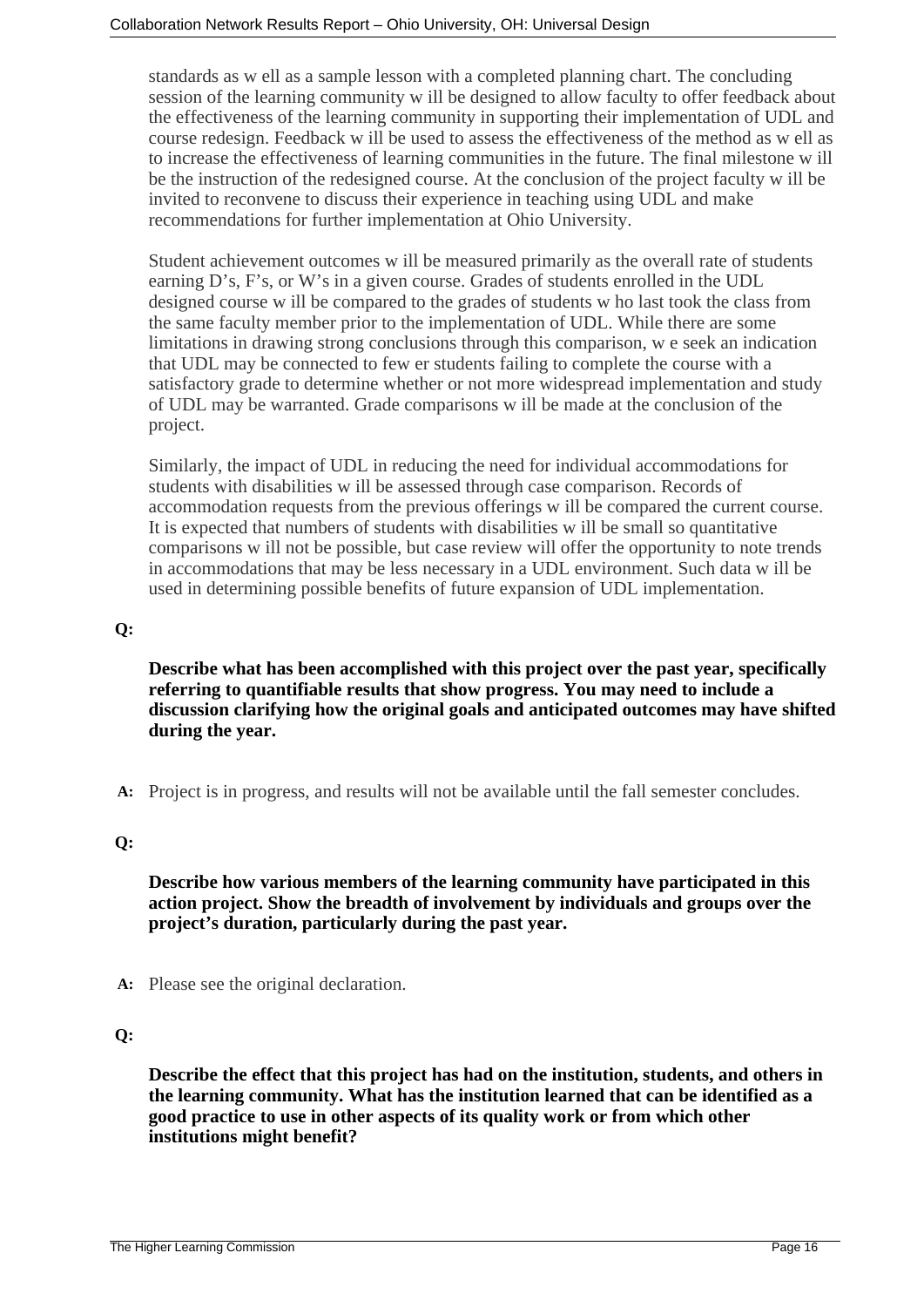**A:** Please see the original declaration.

#### **Q:**

#### **Describe the anticipated challenges that may be encountered in successfully completing the project or for institutionalizing the learning from the project's goals.**

**A:** Please see the original declaration.

#### **Q:**

**In light of the project goals, current circumstances, institutional learning from this project, and anticipated barriers to success, list the next steps to be taken over the course of the next 12 - 24 months in order to complete or institutionalize the results of this action project. Provide a timeline for completing each next step.**

**A:** Please see the original declaration.

#### **Q:**

#### **Provide any additional information, inquiries, or concerns that the institution wishes reviewers to understand regarding this Action Project. Enter N/A if not applicable.**

**A:** These "update" questions are difficult to answer because the project was initiated and reported in March 2016. We are awaiting an AQIP review from that submission. We have migrated that report from the old system to the new system as best as we could.

# Version 1.0 - Update

#### **Q:**

**I certify that this project is ready for review.**

**A:** I agree.

## Version 1.0 - Review

#### **Q:**

#### **Please comment on anything that is omitted or incomplete in the project status, dates and summary field. Enter N/A if not applicable.**

**A:** This update is not complete. There seems to be a misunderstanding, with OU expecting a review of the project declaration. There is no review in the project declaration phase, only after an update.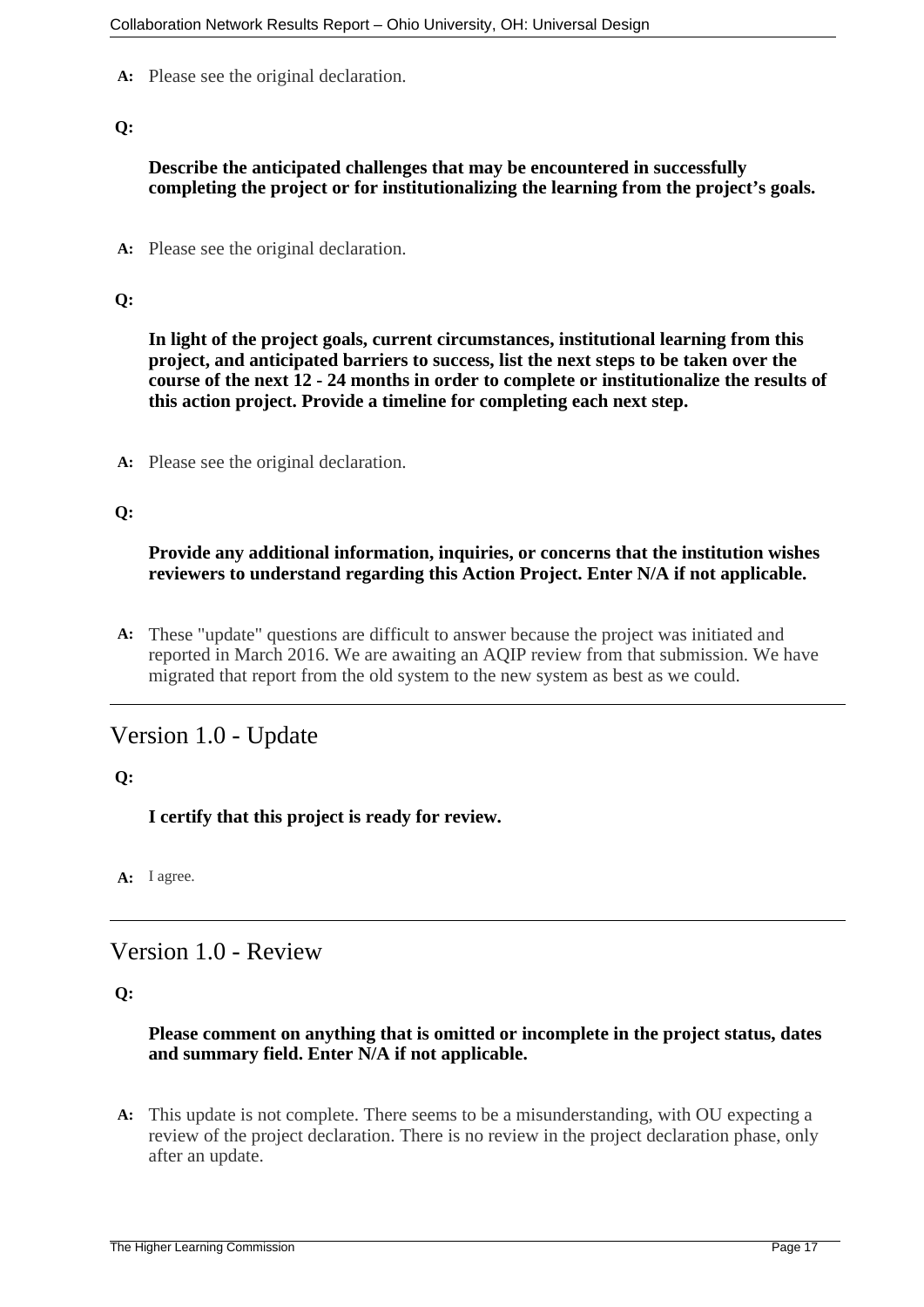#### **Q:**

**Check for accuracy and completeness against the original Project Declaration. Are the right metrics or measures included for each goal? If not, what revisions to the metrics/measures would you suggest that the institution consider?**

**A:** The original project declaration was complete and included appropriate goals and metrics.

#### **Q:**

**Has the institution acted in meaningful ways to pursue project success, making progress as anticipated in the original project declaration? If meaningful progress or project success has not been achieved, has the institution made appropriate revisions to the goals or anticipated outcomes for this project? • Are descriptions of resources, organization, concrete results, and reaching milestones included? • Make a statement of global judgment. (i.e. "The institution is making [excellent/good/satisfactory/ acceptable/slow/ casual/no] progress in this action project.").**

**A:** It is impossible to tell if OU has made sufficient progress on this project. Most questions are answered by stating that data will not be available until after the fall semester ends. OU could have reported on how many courses are using Universal Design, how many faculty, and how many students are enrolled in those courses. Other data that could have been included successful completion rates in courses prior to UD was implemented.

#### **Q:**

**Are the appropriate people involved sufficiently for the nature and scope of the project?**

**• Is there sufficient breadth of involvement?**

**• Are the right people involved? • Emphasize the roles of those who can enhance the impact, success, or effectiveness of the project.**

- **Tactfully call attention to any people that appear to have been omitted or bypassed.**
- **A:** There is not enough information provided in this update to determine the breadth of involvement in this project. This update could have contained names or titles of everyone who is involved at the time of the update.

#### **Q:**

#### **Does the institution show evidence of learning from what it did well?**

- **Acknowledge any practice that could be replicated internally in future projects.**
- **Encourage the sharing of best practices with other institutions.**